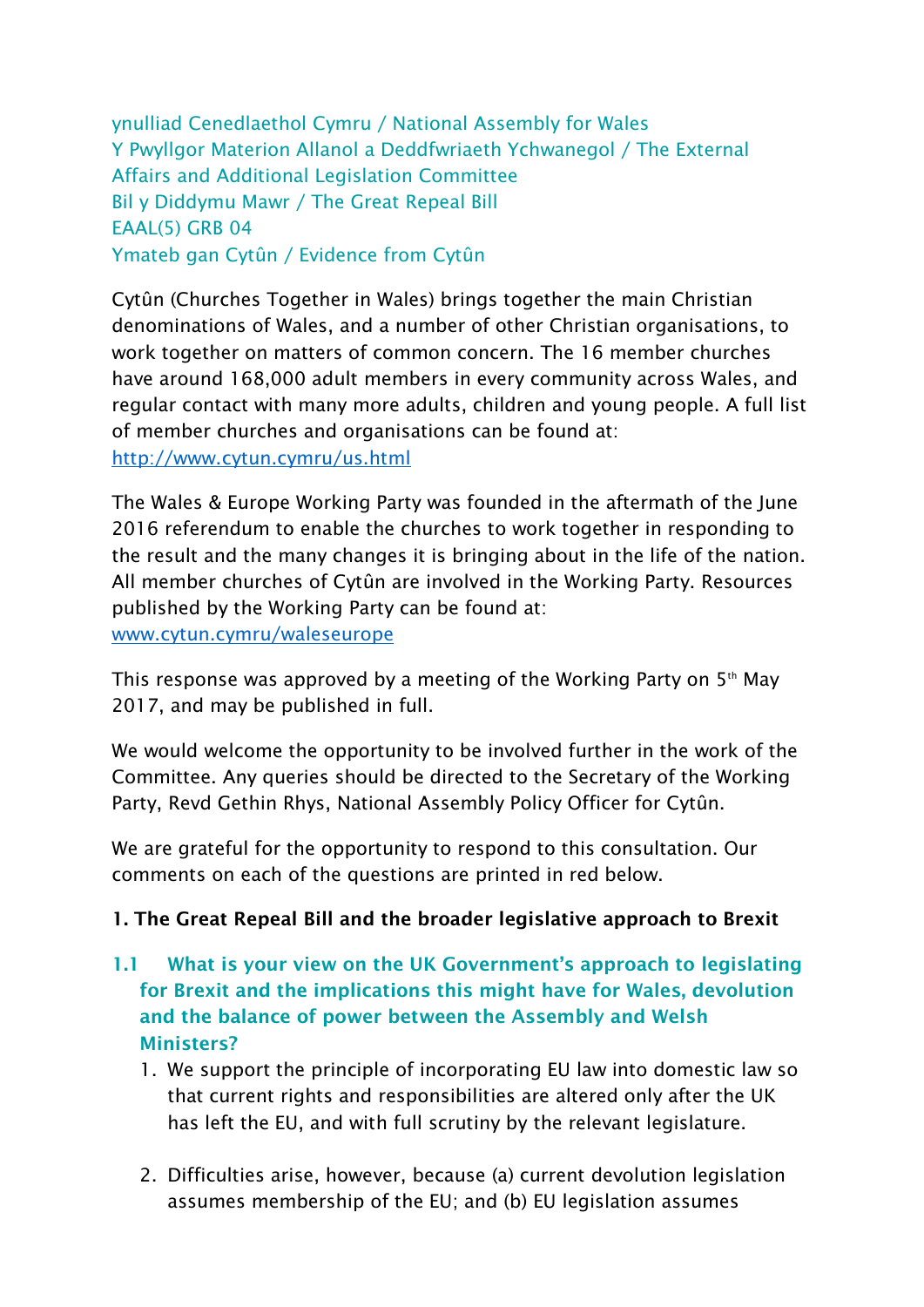compliance by the member state and does not make provision for substate legislatures. There is therefore an inevitable danger of inadvertent (or deliberate) rebalancing of the devolution settlements during this process. Because of the unified England & Wales legal jurisdiction, this is a particular problem with regard to Wales. The Cytûn Wales & Europe Working Party has been consistent in its view that the process of departure from the EU should not, in and of itself, lead to alterations in the devolution boundary, as the 2011 Welsh referendum result should be respected in the same way as the 2016 EU referendum result.

3. Chapter 4 of the Great Repeal Bill White Paper begins to set out the idea that "the UK single market" will need to be regulated after Brexit in the same way as the EU single market is at present. This novel concept is then used to suggest that the framework regulations currently made by the EU will in future be made through UK legislation (para 4.4), with implementation within that framework being devolved with regard to devolved subject matters. It adds that initially the UK framework will be very similar to the EU framework, with discussion on changes following Brexit. This is contrary to the idea put forward in the Welsh Government/Plaid Cymru White Paper [Securing Wales' Future](https://beta.gov.wales/sites/default/files/2017-01/30683%20Securing%20Wales%C2%B9%20Future_ENGLISH_WEB.pdf)  (pp 27-28) that the frameworks be agreed between all the UK governments. It is our view that the UK Government's proposal would require primary UK legislation with Welsh Assembly consent in those policy areas that the Wales Act 2017 does not reserve to Westminster. The UK Government White Paper adds (para 4.5) "This will be an opportunity to determine the level best placed to take decisions on these issues, ensuring power sits closer to the people of the UK than ever before. It is the expectation of the Government that the outcome of this process will be a significant increase in the decision making power of each devolved administration." It appears to us that this elision of "decision-making power" (administrative competence) and legislative competence – two different concepts – may lead to a divorce between legislative and administrative devolution, a problem which has dogged the Welsh settlement since 2007 and had been partially addressed by the Wales Act 2017. The re-opening of this gap will be confusing for citizens wishing to know which elected representatives are responsible for which matters. At a time of lessening trust in governance arrangements, a situation where one needs to speak to your MP about legislative changes (e.g. with regard to agriculture) but to your AM about administration of that legislation is surely undesirable.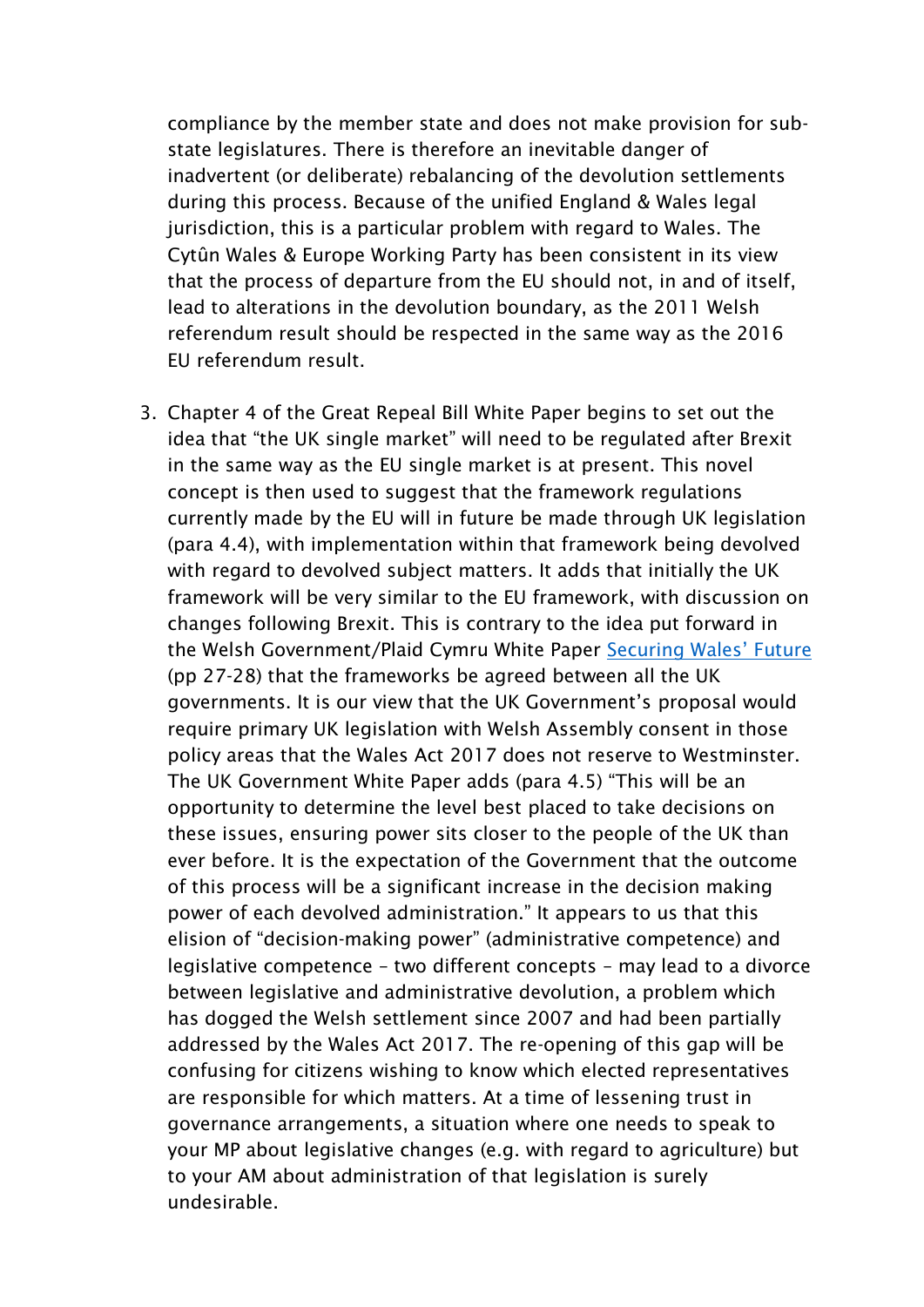Furthermore, the suggestion that detailed conversations between the UK and devolved governments will begin only AFTER Brexit is unacceptable. We believe that the closest possible co-operation is required between the Governments and legislatures of the UK throughout this process.

4. We welcome the statement in the White Paper that the Equality Act 2010 – based on EU law – will remain in force (para 2.17 Example 1) and that the UK "has no plans to withdraw" from the European Convention on Human Rights. These are both in line with what this Working Party and individual member churches of Cytûn have asked for. However, we are very concerned that the UK Government does not intend to incorporate the EU Charter of Fundamental Rights into UK law, arguing that all the rights in it are either contained in other legislation or treaties which will be preserved in UK law, or are irrelevant because they relate to specific EU institutions (paras 2.23- 2.25). We note, for example, the concerns expressed in [the BMJ](http://www.bmj.com/content/357/bmj.j2013) on 2 May 2017 that the Charter's "right to health" and associated case law will therefore be lost. We would urge the Assembly to ask the UK Government to reconsider its position on this. If it does not do so, we would suggest that the Assembly consider ways in which the Charter and its rights could be retained in Welsh law - perhaps analogously to the way the UN Convention on the Rights of the Child has been used in the [Rights of Children and Young Persons \(Wales\) Measure 2011\)](http://gov.wales/topics/people-and-communities/people/children-and-young-people/rights/uncrc/?lang=en).

### **2. The granting of delegated powers**

[Paragraph 4.6 o](https://www.gov.uk/government/publications/the-great-repeal-bill-white-paper/legislating-for-the-united-kingdoms-withdrawal-from-the-european-union#chapter-4-interaction-with-the-devolution-settlements)f the White Paper states that:

"Legislation that is within the competence of the devolved legislatures or ministers giving effect to EU law will also need to be amended as we leave the EU. We therefore propose that the Bill also gives the devolved ministers a power to amend devolved legislation to correct law that will no longer operate appropriately, in line with the power we propose should be held by UK ministers."

The power to grant delegated powers to UK Ministers rests with Parliament. In areas of devolved competence, the Assembly holds the power to grant delegated powers to Welsh Ministers, though Parliament can also grant these powers to Welsh Ministers.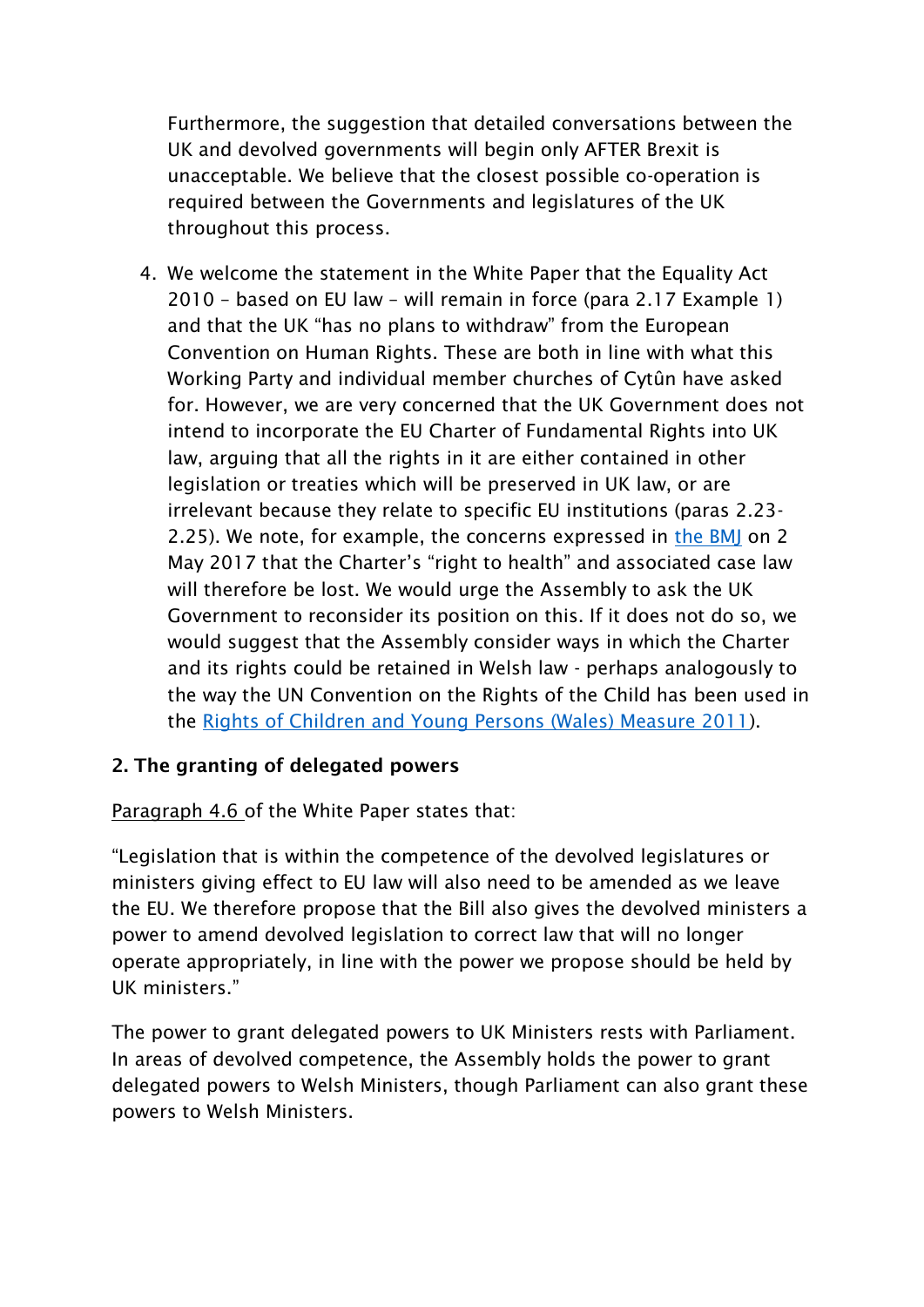# **2.1 How can the drafting of the Great Repeal Bill ensure that the Assembly has sufficient oversight over powers delegated to Welsh Ministers?**

We are very concerned that any delegated powers should be subject to sufficient oversight by the relevant legislature. Given that the Assembly has the power to delegate powers to Welsh Ministers, it would seem best for the Great Repeal Bill to confirm (for the avoidance of doubt) that the Assembly has legislative competence in devolved areas, and leave the Assembly to delegate powers to Welsh Ministers as it sees fit.

This approach would, however, require extensive involvement of the National Assembly and the Welsh Government in the drafting of the Great Repeal Bill, in order that there should be no undue delay in making necessary amendments to devolved legislation.

# **3. Scrutiny and control of delegated powers**

The White Paper sets out a range of constraints that are to be placed on the delegated powers provided to UK Ministers and, by extension, Welsh Ministers. These include limiting the powers so that they are not available to Government for making policy changes and time-limiting the powers (see paragraphs 3.16 to 3.25).

# **3.1 Are the constraints proposed in the White Paper sufficient?**

We support the proposed constraints. We believe that the Great Repeal Bill should not limit the powers of the Assembly to add additional constraints, procedures or oversight arrangements in the case of powers delegated to Welsh Ministers.

The White Paper recognises that Parliament will need to be satisfied that the procedures in the Bill for making and approving secondary legislation are appropriate.

**3.2 Should the Assembly be free to determine the procedures for making and approving secondary legislation where powers are delegated to Welsh Ministers?**

Yes.

**3.3**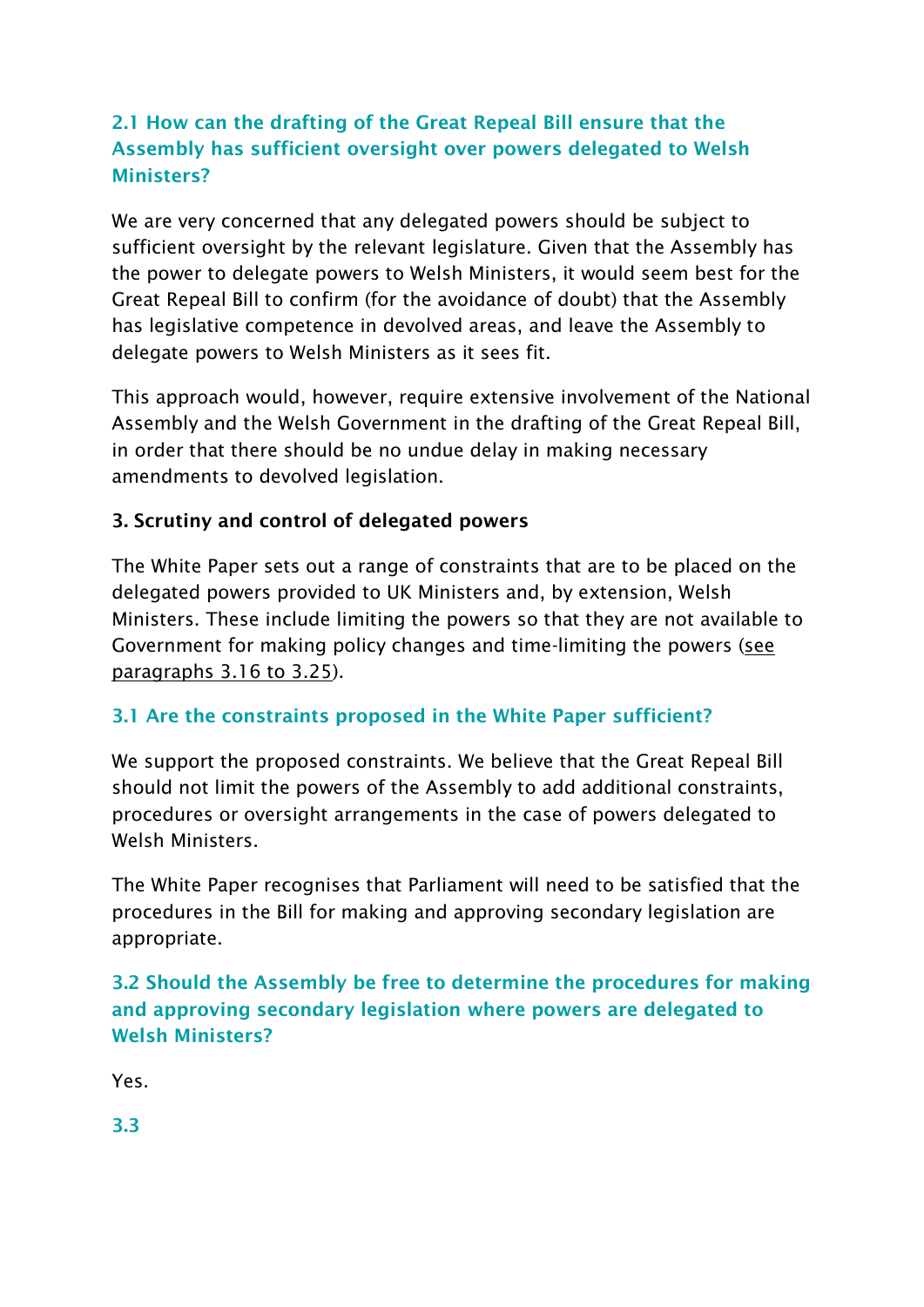# **If so, how can this be reflected in the drafting of the Great Repeal Bill?**

Given that the procedures of the Assembly are not reserved under the Wales Act 2017, we do not see any need for the Great Repeal Bill to make specific provision of this kind.

# **3.4 If the Assembly is free to determine the procedures for making and approving secondary legislation where powers are delegated to Welsh Ministers what procedures should it consider?**

Given the exceptional volume of such legislation which will be required, we would recommend that extensive use be made of Assembly Committees rather than plenary sessions for considering such secondary legislation.

We imagine that many of the legislative steps required will be repetitive, in that the same wording and certainly the same principles will be raised on numerous occasions. We would encourage the Assembly to consider ways of establishing precedents so that identical discussions need not be repeated ad nauseam, leaving time for new principles and questions to be considered as they arise.

We would also encourage the three devolved legislatures to learn from one another, and adopt one another's wordings and techniques where appropriate to avoid 're-inventing wheels'.

The House of Lords Constitution Committee has suggested that Parliament could establish a sifting mechanism within Parliament that considers whether a particular piece of delegated legislation contains policy decisions that should trigger an enhanced form of parliamentary scrutiny [\(see Chapter 3\)](https://www.publications.parliament.uk/pa/ld201617/ldselect/ldconst/123/12306.htm).

# **3.4 Should the Assembly consider a similar sifting mechanism for considering delegated legislation brought forward under the Great Repeal Bill?**

Yes.

### **3.5 How could such a system work in practice?**

The House of Lords Constitution Committee has acknowledged that this process will be challenging in a Parliament of 650 elected and over 800 nonelected members. We recognise that this process will be exceptionally challenging in an Assembly of 60 members. We would make the following suggestions to seek to ease the difficulties: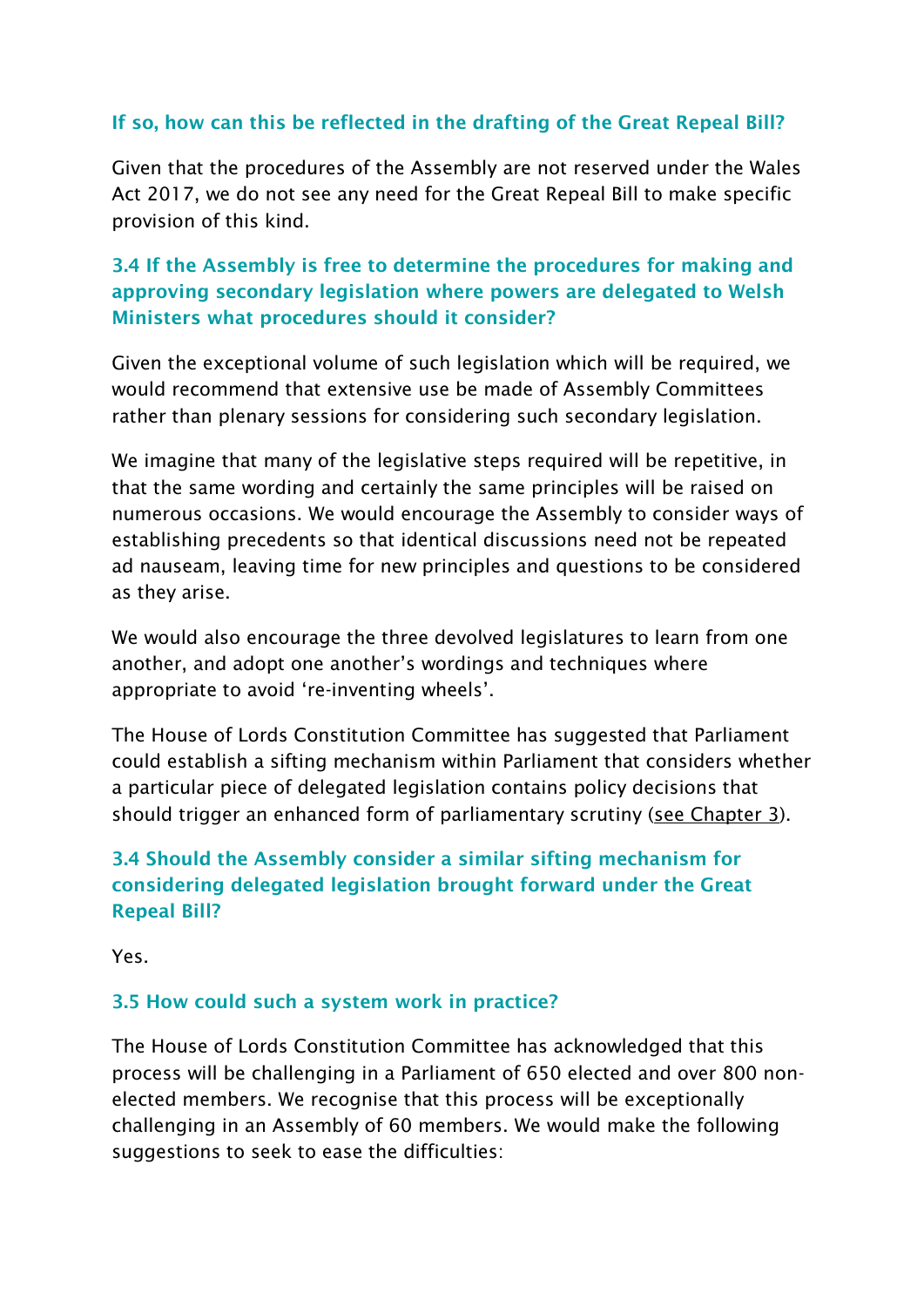- The closest possible liaison between Westminster and Assembly 'sifting' mechanisms, especially where carried out by Parliamentary/Assembly committees. There could be considerable advantage in having observers from the Assembly at Westminster and vice versa so that, where (virtually) identical matters arise they need not be considered twice.
- Given the relative size of Wales, the good relations between the Assembly and the wider policy community, and the relatively defined fields of legislative competence that would be covered, there might be virtue in inviting (non-voting) expert panellists to sit with 'sifting' committees, according to the subjects under consideration. They would operate as expert witnesses, but during consideration of the secondary legislation itself (rather than during separate hearings). If such an idea is adopted, it would be very important that such panellists declare any relevant interests.

# **3.6 Would provision for this, if any, should be made under the Great Repeal Bill?**

We believe that this should be a matter for the Assembly.

The House of Lords Constitution Committee has suggested that Ministers should provide specific information in Explanatory Memoranda accompanying statutory instruments to aid the scrutiny process [\(see Chapter](https://www.publications.parliament.uk/pa/ld201617/ldselect/ldconst/123/12306.htm)  [3\)](https://www.publications.parliament.uk/pa/ld201617/ldselect/ldconst/123/12306.htm).

# **3.7 What information should Welsh Ministers be required to include in explanatory memoranda accompanying statutory instruments brought forward under the Great Repeal Bill to demonstrate that the legislation meets any constraints on powers?**

We believe that the House of Lords Constitution Committee proposals provide an excellent starting point. We would encourage the External Affairs and Additional Legislation Committee to begin considering specific guidance for Welsh Ministers immediately.

# **3.8 Should the Assembly set these requirements in its own Standing Orders?**

As this is an unprecedented and unique set of circumstances, we do not believe that detailed provision should be included in the Assembly's Standing Orders, as these particular SOs would be used only in the current Assembly. Instead, we suggest that a permissive Standing Order should allow as much flexibility as possible to the Assembly and its committees, so